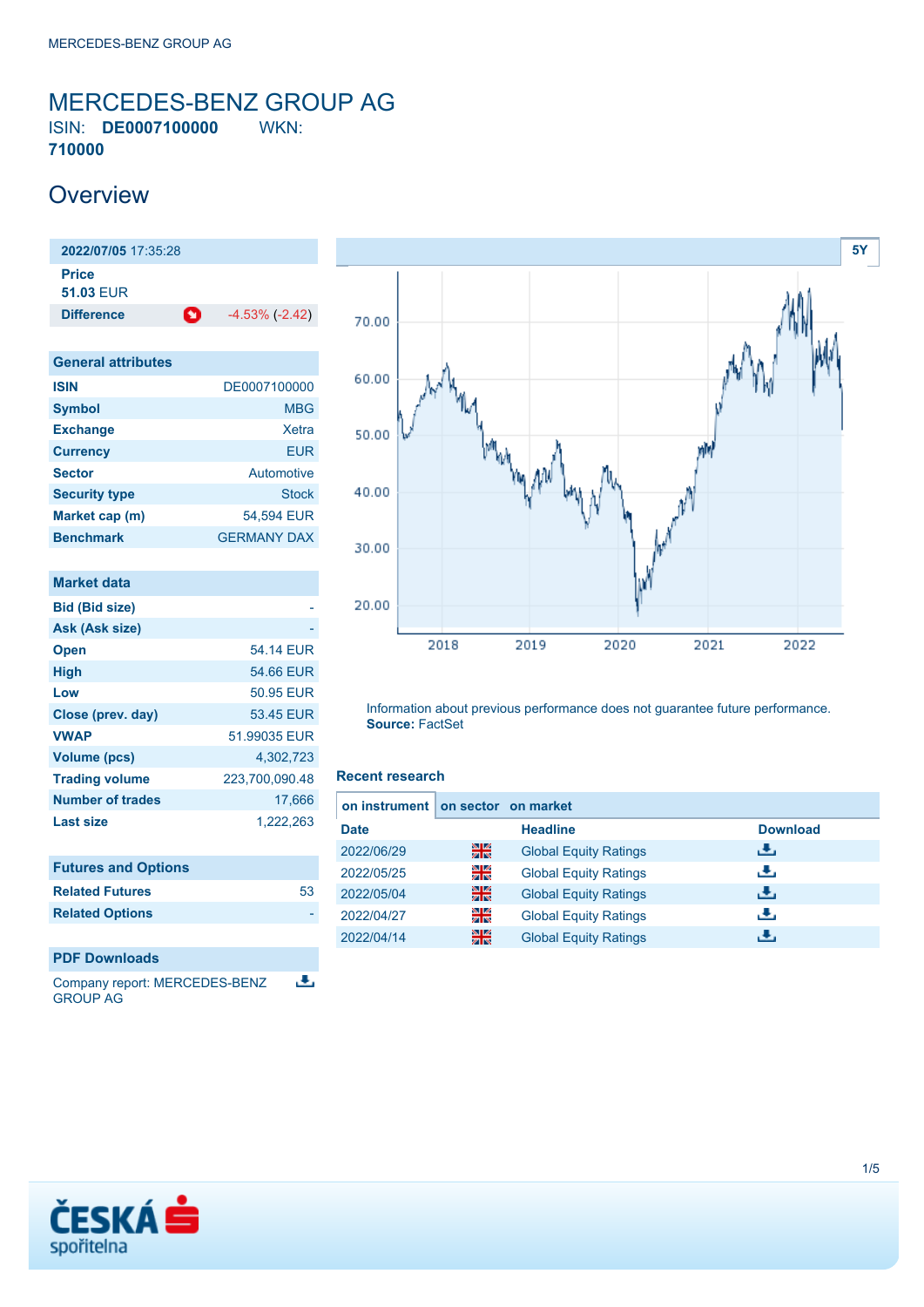# Details

**2022/07/05** 17:35:28 **Price**

**51.03** EUR

**Difference 1** -4.53% (-2.42)

| <b>General attributes</b> |                    |
|---------------------------|--------------------|
| <b>ISIN</b>               | DE0007100000       |
| <b>Symbol</b>             | MBG                |
| <b>Exchange</b>           | Xetra              |
| <b>Currency</b>           | <b>EUR</b>         |
| <b>Sector</b>             | Automotive         |
| <b>Security type</b>      | Stock              |
| Market cap (m)            | 54.594 EUR         |
| <b>Benchmark</b>          | <b>GERMANY DAX</b> |

| Market data             |                |
|-------------------------|----------------|
| <b>Bid (Bid size)</b>   |                |
| Ask (Ask size)          |                |
| <b>Open</b>             | 54.14 FUR      |
| <b>High</b>             | 54.66 EUR      |
| Low                     | 50.95 EUR      |
| Close (prev. day)       | 53.45 EUR      |
| <b>VWAP</b>             | 51.99035 EUR   |
| Volume (pcs)            | 4,302,723      |
| <b>Trading volume</b>   | 223,700,090.48 |
| <b>Number of trades</b> | 17,666         |
| Last size               | 1,222,263      |

| <b>Performance and Risk</b> |                |           |           |
|-----------------------------|----------------|-----------|-----------|
|                             | 6 <sub>m</sub> | 1Y        | <b>3Y</b> |
| <b>Perf</b> (%)             | $-31.96%$      | $-19.03%$ | $+25.14%$ |
| Perf (abs.)                 | $-23.97$       | $-11.99$  | $+10.25$  |
| <b>Beta</b>                 | 1.14           | 1.17      | 1.44      |
| <b>Volatility</b>           | 39.61          | 34.56     | 42.45     |



Information about previous performance does not guarantee future performance. **Source:** FactSet

| <b>Price data</b>                                         |                        |
|-----------------------------------------------------------|------------------------|
| $\emptyset$ price 5 days $\emptyset$ volume 5 days (pcs.) | 54.46 EUR (3,703,062)  |
| Ø price 30 days   Ø volume 30 days (pcs.)                 | 62.49 EUR (3,284,889)  |
| Ø price 100 days   Ø volume 100 days (pcs.)               | 64.04 EUR (3,967,835)  |
| Ø price 250 days   Ø volume 250 days (pcs.)               | 65.73 EUR (3,567,773)  |
| <b>YTD High   date</b>                                    | 77.90 EUR (2022/02/17) |
| <b>YTD Low   date</b>                                     | 50.95 EUR (2022/07/05) |
| 52 Weeks High   date                                      | 77.90 EUR (2022/02/17) |
| 52 Weeks Low   date                                       | 50.95 EUR (2022/07/05) |

| <b>Arbitrage views</b> |                |                   |                 |                                    |                            |
|------------------------|----------------|-------------------|-----------------|------------------------------------|----------------------------|
| Exchange <b>E</b>      | <b>Date</b>    | <b>Time Price</b> |                 | <b>Trading</b><br>volume<br>(mio.) | <b>Number</b><br>of trades |
| Xetra                  | 2022/<br>07/05 |                   | 17:35 51.03 EUR | 223.70                             | 17,666                     |
| Vienna Stock Exchange  | 2022/<br>07/05 |                   | 17:32 51.06 EUR | 0.02                               | 4                          |
| Tradegate              | 2022/<br>07/05 |                   | 19:45 51.64 EUR | 14.10                              | 1.672                      |
| <b>Stuttgart</b>       | 2022/<br>07/05 |                   | 19:45 51.52 EUR | 2.45                               | 283                        |

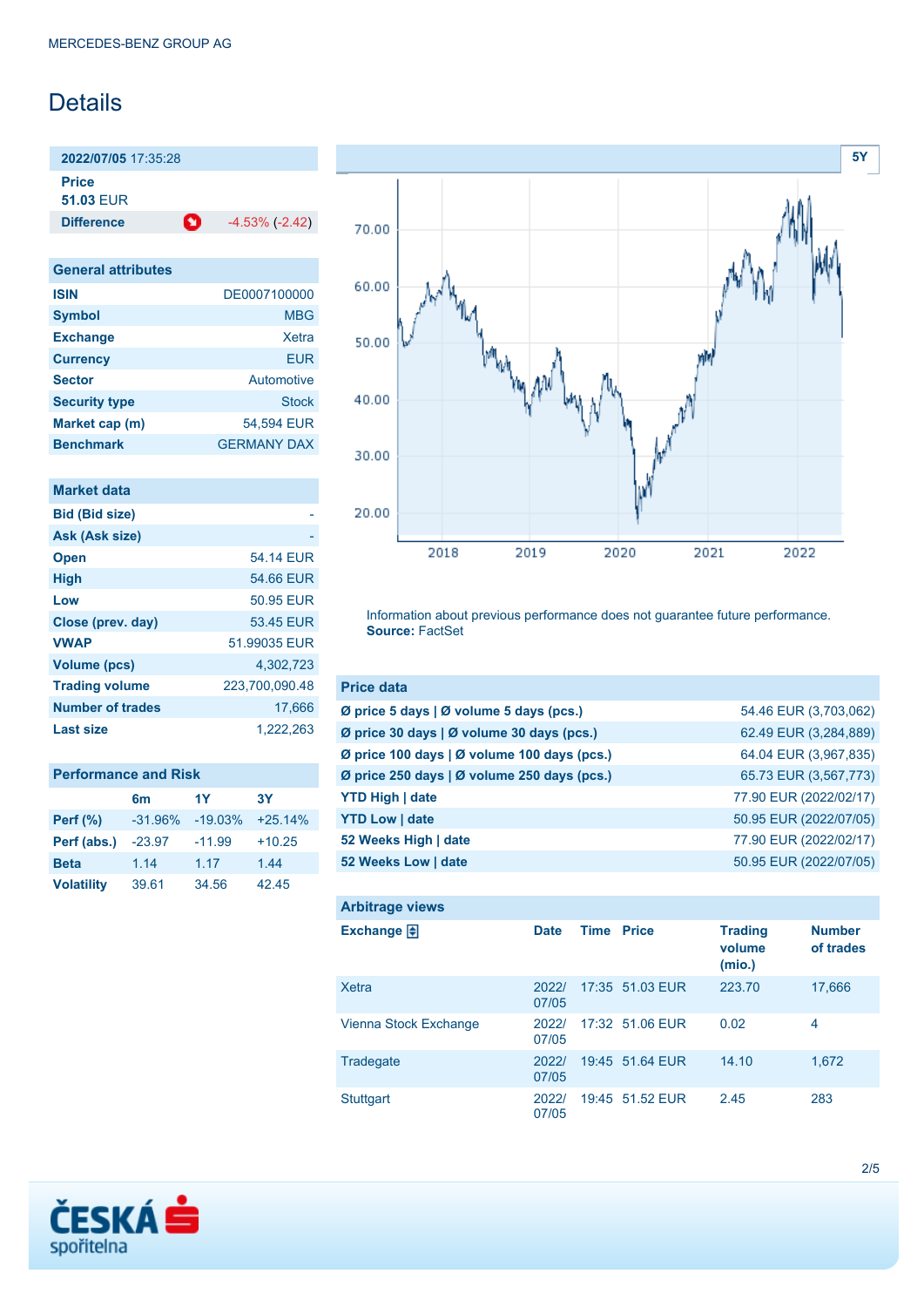| <b>SIX Swiss Exchange</b>                                | 2020/<br>03/26 | 17:35 50.00 CHF          | 0.00 | 1                       |
|----------------------------------------------------------|----------------|--------------------------|------|-------------------------|
| <b>SIX Swiss Exchange</b>                                | 2022/<br>04/28 | 17:35 65.42 EUR          | 0.00 | 1                       |
| <b>Munich</b>                                            | 2022/<br>07/05 | 18:04 51.14 EUR          | 0.10 | 9                       |
| <b>London Stock Exchange</b><br>European Trade Reporting | 2022/<br>07/05 | 17:30 50.99 EUR          | 4.16 | 9                       |
| <b>Hanover</b>                                           | 2022/<br>07/05 | 19:02 51.20 EUR          | 0.21 | 8                       |
| Hamburg                                                  | 2022/<br>07/05 | 19:25 51.17 EUR          | 0.08 | 13                      |
| Frankfurt                                                | 2022/<br>07/05 | 19:45 51.54 EUR          | 0.36 | 56                      |
| FINRA other OTC Issues                                   | 20221<br>07/05 | 19:46 52.75 USD          | 2.19 | 345                     |
| <b>Duesseldorf</b>                                       | 2022/<br>07/05 | 19:30 51.15 EUR          | 0.09 | 28                      |
| <b>Budapest Stock Exchange</b>                           | 2022/<br>07/05 | 17:19 21,000.00 HUF 0.21 |      | $\overline{\mathbf{4}}$ |
| <b>Bucharest Stock Exchange</b>                          | 2022/<br>07/05 | 14:26 258.90 RON         | 0.01 | $\overline{7}$          |
| Borsa Italiana MTF Trading<br><b>After Hours</b>         | 2022/<br>07/05 | 18:49 49.22 EUR          | 0.00 | 1                       |
| Borsa Italiana MTF Global<br><b>Equity Market</b>        | 2022/<br>07/05 | 17:35 51.00 EUR          | 0.09 | 31                      |
| <b>Berlin</b>                                            | 2022/<br>07/05 | 19:32 51.38 EUR          | 0.01 | 17                      |

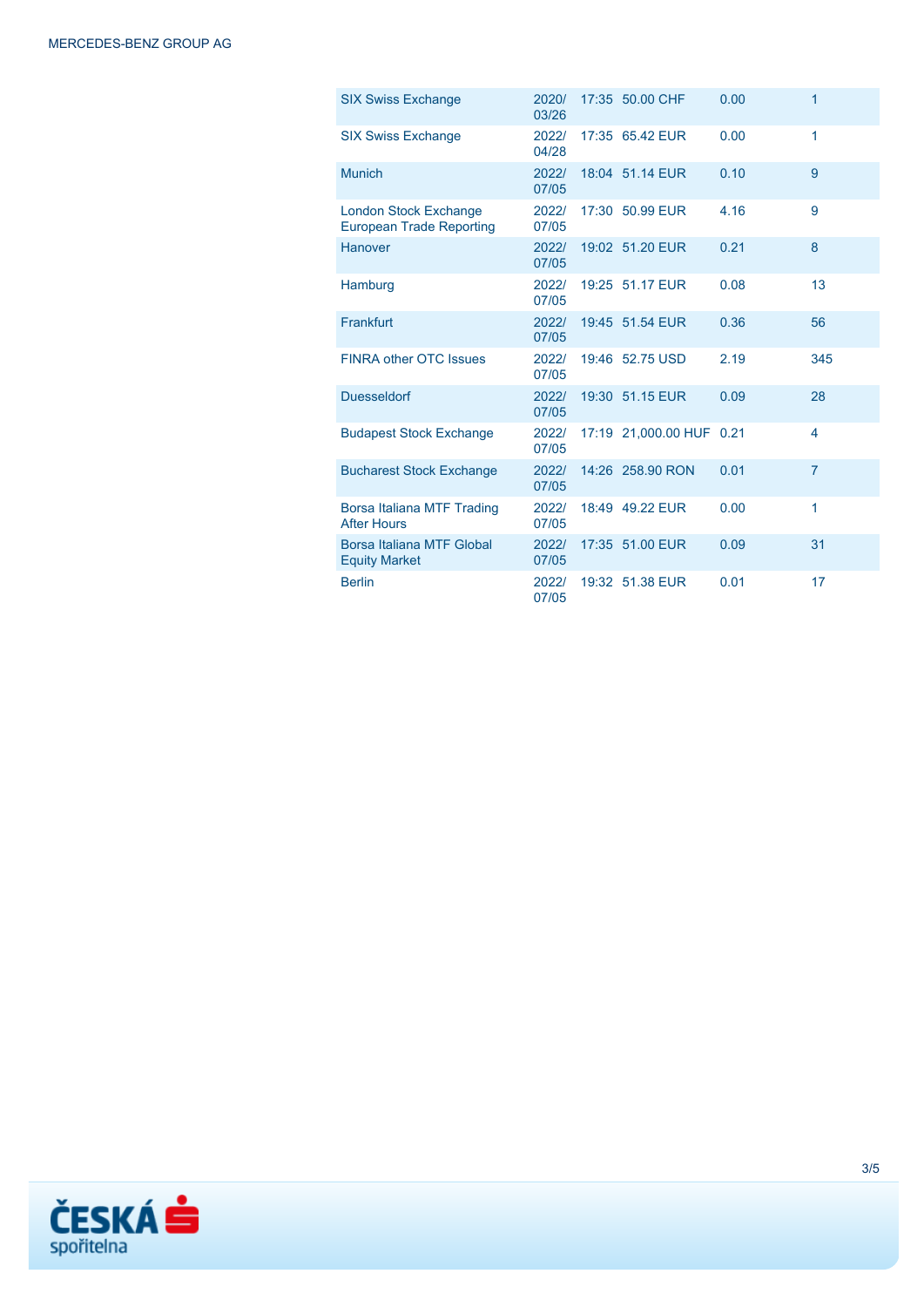## Company profile

### **Company Logo**



Mercedes-Benz

### **Contact Details**

MERCEDES-BENZ GROUP AG

- -

Mercedesstraße 120 - 70372 Stuttgart

Telefon: 49-711-17-0

Fax: 49-711-17-94075

[E-mail: -](mailto:-)

### **PDF Downloads**

Company report: MERCEDES-BENZ GROUP AG

 $\overline{\mathbf{L}}$ 

#### **Company Profile**

Mercedes-Benz Group AG engages in the production and distribution of cars, trucks, and vans. It operates through the following segments: Mercedes-Benz Cars & Vans and Mercedes-Benz Mobility. The Mercedes-Benz Cars & Vans segment develops, manufactures and sells cars comprising premium and luxury vehicles of the Mercedes-Benz brand including the brands Mercedes-AMG, Mercedes-Maybach and Mercedes-EQ as well as small cars under the smart brand. The Mercedes-Benz Mobility segment supports the sales of the Group's vehicle segments worldwide and also provides services such as fleet management in Europe, which primarily takes place through the Athlon brand. The company was founded by Gottlieb Daimler and Carl Benz in 1926 and is headquartered in Stuttgart, Germany.

| <b>Members of Management Board</b> |                                             |  |
|------------------------------------|---------------------------------------------|--|
| Ola Källenius                      | <b>Chairman of Managing</b><br><b>Board</b> |  |
| <b>Britta Seeger</b>               | <b>Member of Executive</b><br>Committee     |  |
| <b>Harald Wilhelm</b>              | Member of Executive<br>Committee            |  |
| Hubertus Troska                    | Member of Executive<br>Committee            |  |
| Jörg Burzer                        | <b>Member of Executive</b><br>Committee     |  |
| Markus Schäfer                     | <b>Member of Executive</b><br>Committee     |  |
| Renata Jungo<br>Brüngger           | <b>Member of Executive</b><br>Committee     |  |
| Sabine Kohleisen                   | <b>Member of Executive</b><br>Committee     |  |

| <b>Board of directors</b>                |                                         |
|------------------------------------------|-----------------------------------------|
| <b>Bernd Pischetsrieder</b>              | Chairman of<br><b>Supervisory Board</b> |
| Martin Brudermüller                      | Member of<br><b>Supervisory Board</b>   |
| <b>Bernardus Cornelis</b><br>van Beurden | Member of<br><b>Supervisory Board</b>   |
| <b>Elizabeth Centoni</b>                 | Member of<br><b>Supervisory Board</b>   |
| Elke Tönjes-Werner                       | Member of<br><b>Supervisory Board</b>   |
| Ergun Lümali                             | Member of<br><b>Supervisory Board</b>   |
| <b>Frank Markus Weber</b>                | Member of<br><b>Supervisory Board</b>   |
| <b>Helene Svahn</b>                      | Member of<br><b>Supervisory Board</b>   |
| <b>Marco Gobbetti</b>                    | Member of<br><b>Supervisory Board</b>   |
| <b>Michael Bettag</b>                    | Member of<br><b>Supervisory Board</b>   |
| <b>Michael Brecht</b>                    | Member of<br><b>Supervisory Board</b>   |
| Michael Häberle                          | Member of<br><b>Supervisory Board</b>   |
| <b>Monika Tielsch</b>                    | Member of<br><b>Supervisory Board</b>   |
| Nadine Boguslawski                       | Member of<br><b>Supervisory Board</b>   |
| Olaf G. Koch                             | Member of<br><b>Supervisory Board</b>   |
| <b>Polly Courtice</b>                    | Member of<br><b>Supervisory Board</b>   |
| Roman Romanowski                         | Member of<br><b>Supervisory Board</b>   |
| Roman Zitzelsberger                      | Member of<br><b>Supervisory Board</b>   |
| Sari Maritta Baldauf                     | Member of<br><b>Supervisory Board</b>   |
| <b>Timotheus Höttges</b>                 | Member of                               |